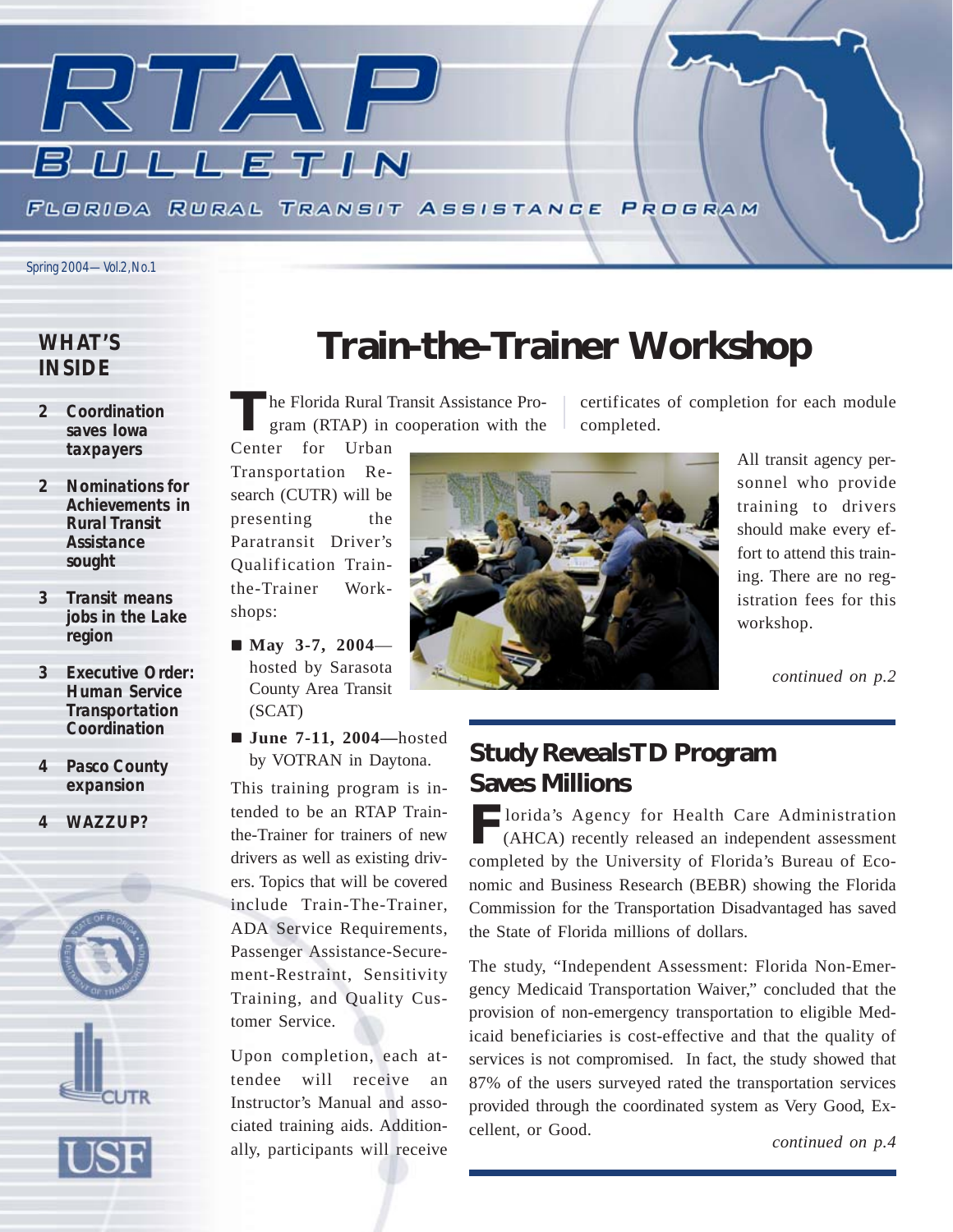#### **How to Register**

To obtain a registration form or to register for this course electronically, please visit *www.rtap.cutr.usf.edu/ registrationtrainer.htm*. Registration cannot be accepted by telephone. For further information, contact Molly Buffington at (813) 974-7810, *buffington@cutr.eng.usf.edu*.

Mail or fax your registration to: Center for Urban Transportation Research, ATTN: Molly Buffington, University of South Florida, 4202 E. Fowler Avenue, CUT100, Tampa, FL 33620-5375, fax (813) 974-5168.

### **Coordination Saves Iowa Taxpayers**

**IVEN STREET SEARCH AND IN STREET SEARCH AND RESEARCH AND EXERCISE AND THE SEARCH AND THE SEARCH AND THE SEARCH AND THE SEARCH AND THE SEARCH AND THE SEARCH AND THE SEARCH AND THE SEARCH AND THE SEARCH AND THE SEARCH AND T** owa State University's Center for Transportation Restudy of coordination between public transit and school bus transportation services in Iowa.

One of the most significant findings included in the report is that existing coordination between public transit and public schools saves Iowa taxpayers over \$1 million per year. This annual savings resulted from coordination arrangements that involved less than 50% of Iowa's transit systems and less than 20% of public school districts. Imagine the savings if ALL transit systems and school districts entered into some type of coordination arrangement!

How were these savings realized? Examples of coordination noted in the CTRE study include:

- $\blacksquare$  In eight cities, students ride public transit.
- $\blacksquare$  In one city, the transit agency contracts with the school district for vehicles to accommodate peak transit demands.

! Nearly every multi-county rural system transports students with physical disabilities.

The CTRE report can be found at *http://www.ctre.iastate .edu/reports/bus\_coordination.pdfresearch.*

## **National RTAP Seeks Nominations for Achievements in Rural Transit Assistance**

**T**he Federal Transit Administration's National Rural Transit Assistance Program (RTAP) has established an "Achievements in Rural Transit Assistance" award program to recognize RTAP State Programs, products, and services that are benchmarks for the industry and are replicable by others.

Award Categories include:

- Outstanding Achievement for an RTAP State Man**agement Program** to recognize a State agency or a designated administrating organization for cost effective, original RTAP services that go beyond the routine administration of programs and weld a partnership with local operators.
- Outstanding Achievement for a State RTAP Prod**uct or Service** to recognize a State agency or a designated administering agency for developing a product or service that makes a real difference in local agency performance, is cost effective, and can be replicated by other State programs.

Up to two Honorable Mentions can be cited for each category. You can download the nomination form at *www.nationalrtap.org*. Nomination forms must be submitted by September 1, 2004.



The RTAP BULLETIN is produced by the USF Center for Urban Transportation Research.

Please direct all questions or comments to:

#### *RTAP BULLETIN*

Center for Urban Transportation Research University of South Florida 4202 East Fowler Avenue, CUT100 Tampa, FL 33620-5375 813/974-3120, fax 813/974-5168 email: *audino@cutr.usf.edu* website: *www.rtap.cutr.usf.edu*

#### *OUR MISSION*

The Florida RTAP provides training, continuing education, and technical assistance to those who provide or assist in the provision of public transportation services in rural and small urban communities in order to promote the coordinated delivery of safe, efficient, and effective transit services.

*Editor: Michael Audino Designer: Wendy Teague*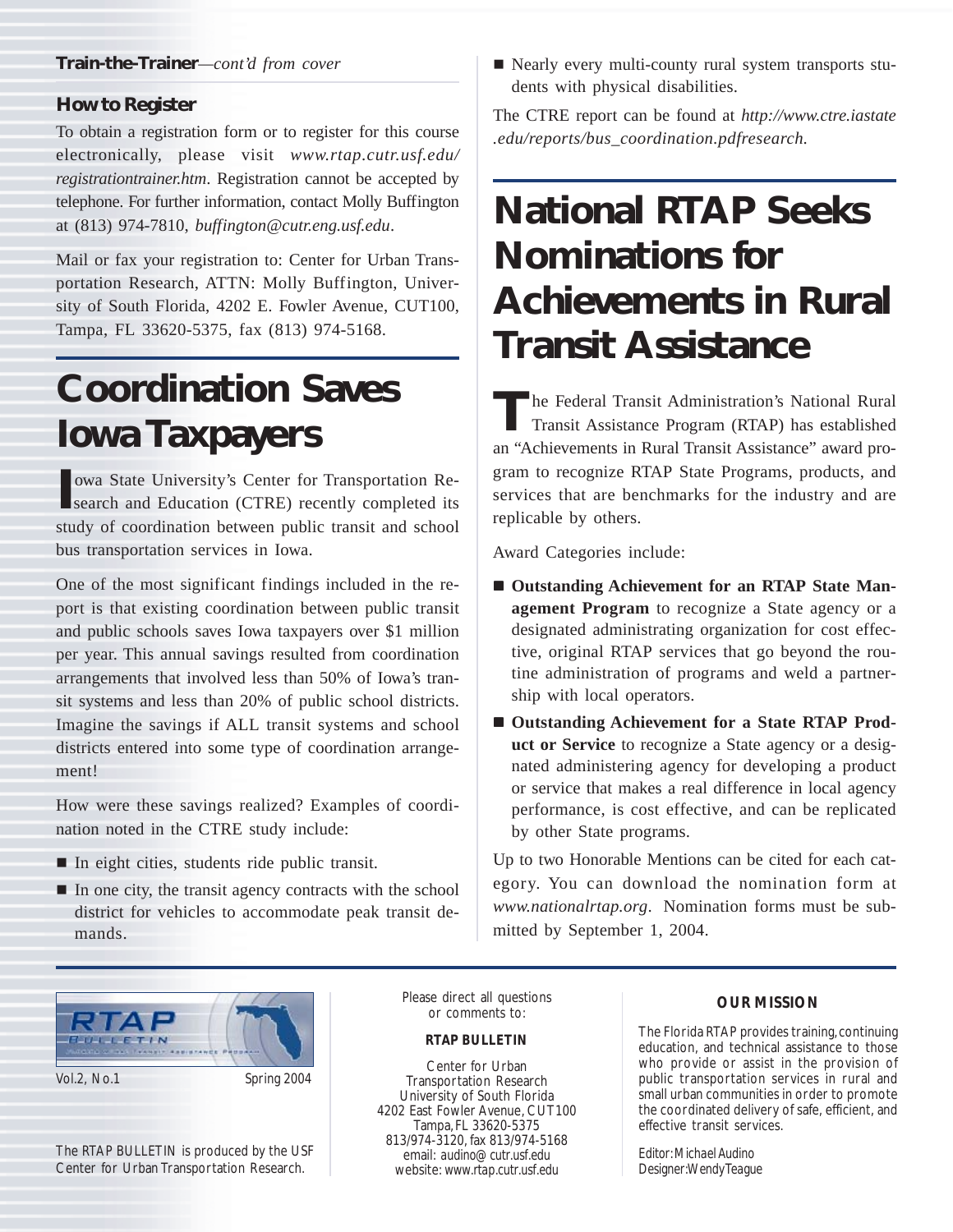### **Transit Means Jobs in the Lake Region**

**F**lorida's Lake Region, also referred to as the Glades<br>Region, has one of Florida's highest unemployment Region, has one of Florida's highest unemployment rates, and a significant number of residents have no access to an automobile. Additionally, significant layoffs occurred in the region's sugar industry in 2000. Subsequently, many individuals had no way of accessing education or employment opportunities.

In response to this situation, the Transportation Subcommittee of Palm Beach County's Workforce Development Board, Inc. (now called the Workforce Alliance, Inc.) looked at areas where transportation options were unavailable to the public to access jobs, education, medical facilities, and other life activities and decided to take action.

The subcommittee assessed interest in and demand for public transit service by conducting a consumer survey throughout the Lake Region in June 2001. Surveys were provided in three languages and were distributed on existing Palm Tran bus routes in Palm Beach County and at typically high-traffic locations such as shopping centers in Clewiston, South Bay, Belle Glade, and Pahokee. Surveys also were made available at the Community College in Belle Glade, the Belle Glade Hospital, and utility payment locations.

Over 680 surveys were completed, and respondents indicated that 75% would use the proposed transit route and almost 50% would use the service at least three times per week for shopping and work.

As a result, on October 1, 2002, the Lake Region Commuter Route began operation. The route operates daily between the cities of Belle Glade, South Bay, and Clewiston and is the first public transit route to provide service between Palm Beach and Hendry counties. Although most of the marketing is done by word of mouth, ridership continues to grow, now reaching more than 1,000 trips per month.

The service is made possible through funding from the Florida Department of Transportation District IV as a three-year demonstration program. Good Wheels, Inc. is the operator.

A rider survey will be conducted this summer to help identify potential changes in routing or scheduling that may better accommodate passenger needs.

The Lake Region Commuter Route is an excellent example of how rural public transit serves a critical role in the economic health of Florida and how it can positively impact the lives of rural Floridians.

### **Executive Order: Human Service Transportation Coordination**

**O**n February 24, 2004, President Bush signed an Executive Order that established within the U.S. Department of Transportation the Interagency Transportation Coordinating Council on Access and Mobility.

The Council is comprised of representatives from the Secretaries of Transportation, Health and Human Services, Education, Labor, Veterans Affairs, Agriculture, Housing and Urban Development, and the Interior, the Attorney General's office, the Social Security Administration; and other Federal offices as designated by the Council chair.

The Council was established to:

- $\blacksquare$  promote interagency cooperation and the establishment of appropriate mechanisms to minimize duplication and overlap of Federal programs and services so that transportation-disadvantaged persons have access to more transportation services;
- ! facilitate access to the most appropriate, cost-effective transportation services within existing resources;
- $\blacksquare$  encourage enhanced customer access to the variety of transportation and resources available;
- ! formulate and implement administrative, policy, and procedural mechanisms that enhance transportation services at all levels; and
- ! develop and implement a method for monitoring progress on achieving the goals of this order.